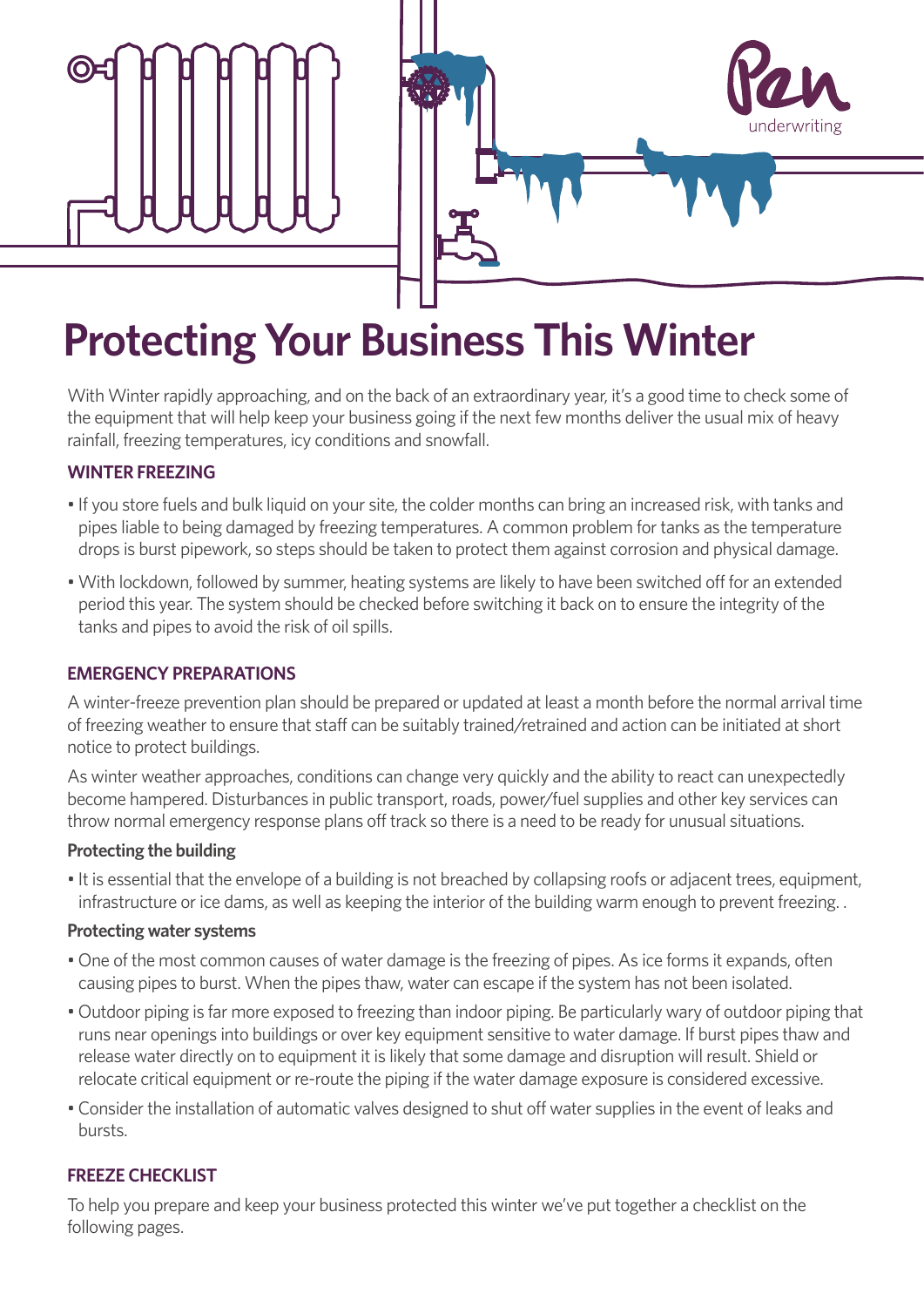# **PEN UNDERWRITING WINTER FREEZE CHECKLIST**

### **BEFORE FREEZING CONDITIONS ARRIVE**

### EMERGENCY PREPERATIONS

| Weather Watch established, employee rota set-up for nominated staff to monitor weather conditions<br>and to make the pre-warning call.                                                                                                                                         | $\Box$ |
|--------------------------------------------------------------------------------------------------------------------------------------------------------------------------------------------------------------------------------------------------------------------------------|--------|
| Severe weather emergency response plan updated. Refresher training done and copies given to<br>emergency response team for their 'grab bag'.                                                                                                                                   | $\Box$ |
| Emergency use materials checked/replenished: tarpaulins, fuel, antifreeze, salt, grit, sand, sandbags<br>etc.                                                                                                                                                                  | $\Box$ |
| Emergency use tools checked/replenished: cold weather clothing and footwear, snow shovels, mops,<br>buckets, squeegies, waste bags etc.                                                                                                                                        | $\Box$ |
| Plans and tools made ready to isolate and drain down tanks, boilers, water pipes and sprinkler systems<br>(only in an emergency situation) if temperatures drop excessively.                                                                                                   | $\Box$ |
| Owned emergency equipment maintenance checks done: hand-held hot air guns, space heaters, power<br>generators, snow blowers, snow ploughs, gritters etc                                                                                                                        | $\Box$ |
| Emergency equipment pre-contracts re-confirmed, contact details re-verified and ready at hand.                                                                                                                                                                                 | $\Box$ |
| Rental contracts started/set-up for key equipment without pre-contracts.                                                                                                                                                                                                       | $\Box$ |
| Refresher training completed on the use of hand-held air guns/blowers to thaw water pipes plugged<br>with ice. Employees and contractors reminded that they MUST NOT use open flame heat guns or<br>space heaters.                                                             | $\Box$ |
| <b>BUILDING</b>                                                                                                                                                                                                                                                                |        |
| Checklist and rota set up for regular site inspections and internal/external building inspections by<br>employees and/or contractors during the freeze period.                                                                                                                 | $\Box$ |
| Water drainage channels at roof level checked by a competent roofing contractor to clear leaves and<br>other debris. Includes roof gutters, valley drainage channels, hoppers, parapet outlets and downpipes.                                                                  | $\Box$ |
| Ground drains, including culverts, checked to be clear of leaves, branches, waste and other debris.                                                                                                                                                                            | $\Box$ |
| Risk of ice dam formation in roof level gutters checked: loft spaces re-insulated where internal<br>temperatures found to be high enough to cause them to develop.                                                                                                             | $\Box$ |
| Thermostatically controlled heating installed in freeze exposed areas of a building containing water<br>tanks and water pipes. Includes loft spaces, attics, plant rooms and other isolated areas. Heating<br>confirmed as able to maintain 4°C or more from floor to ceiling. |        |
| Automatic heating controlled by thermostats and frost-stats should be adequately maintained.                                                                                                                                                                                   | $\Box$ |
| Remotely monitored thermometers fitted in freeze exposed locations. Low temperature alarms verified<br>as functioning to indicate failed heaters or insufficient heating to an area.                                                                                           | $\Box$ |
| Checked building management system (BMS) alarms are functioning correctly for power supply<br>failures, low-water fuel trips on boilers, low building temperatures, low water temperatures in exposed<br>tanks and water ingress/leak detectors (if installed).                | $\Box$ |
| Checked BMS text / bleeper / e-mail alert messages are being received by emergency responders for<br>overnight periods, weekends and during planned shutdowns from all buildings, including vacant                                                                             |        |

premises.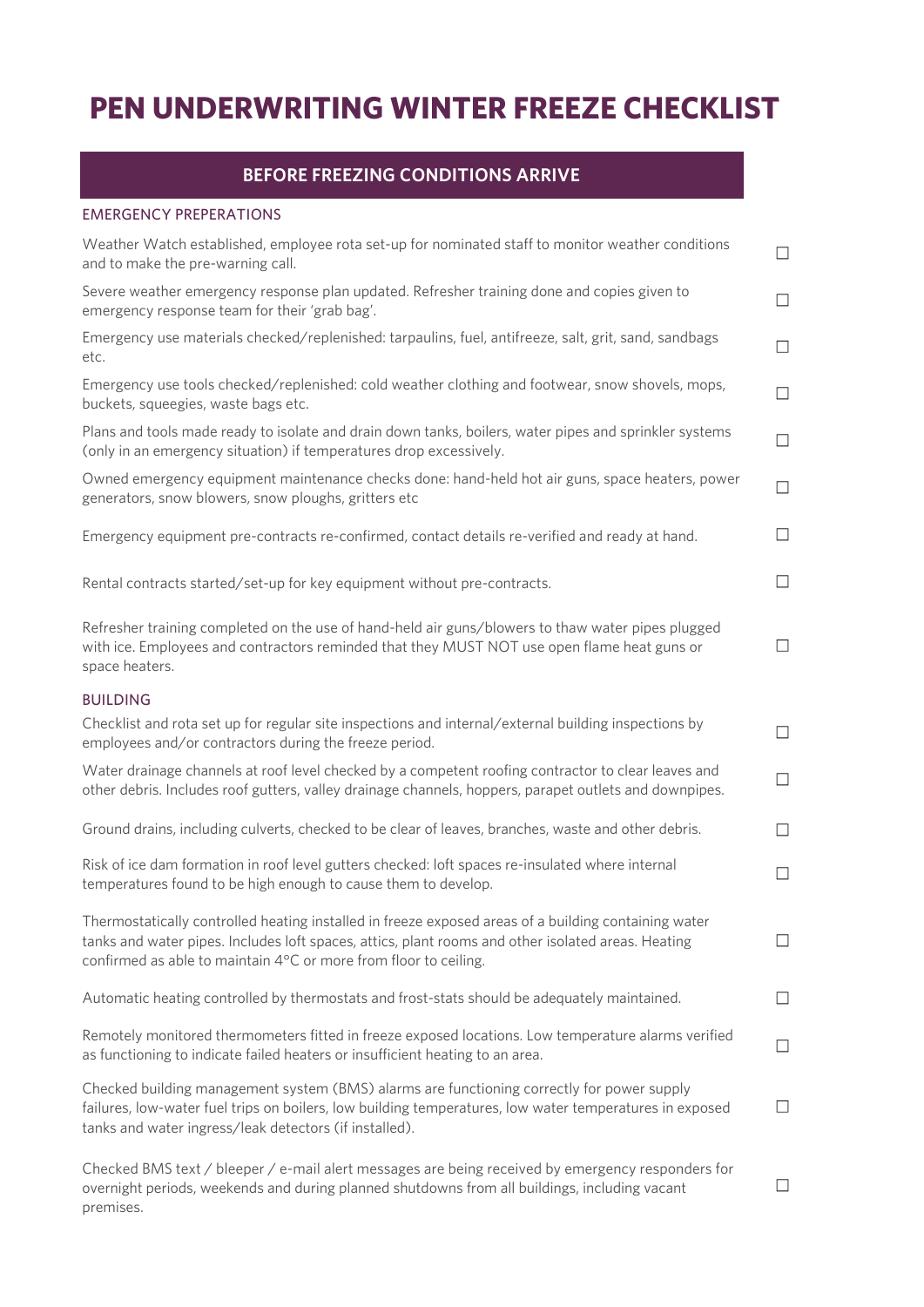### WATER SYSTEMS

| Vacant areas or exposed areas with freeze history: drained equipment/pipes carrying water or<br>susceptible to condensation or freezing. Antifreeze added to systems that cannot be drained.                                                                                                                                    | $\Box$                   |
|---------------------------------------------------------------------------------------------------------------------------------------------------------------------------------------------------------------------------------------------------------------------------------------------------------------------------------|--------------------------|
| Boilers protected against freeze, particularly drain lines, sight glasses and condensate lines.                                                                                                                                                                                                                                 | $\Box$                   |
| Boilers not in use or not needed during the period of freeze have been drained down                                                                                                                                                                                                                                             | $\Box$                   |
| Master water supply shut off valve to each building located and physically tested to ensure it can be<br>closed. Sub-divisional valves within the buildings located and tested.                                                                                                                                                 | $\Box$                   |
| Outdoor water filled equipment and tanks prone to wind chill have been shielded/lagged.                                                                                                                                                                                                                                         | Ш                        |
| Indoor plant and pipework located behind open louvres in plant rooms have been shielded.                                                                                                                                                                                                                                        | $\Box$                   |
| Alternate sprinkler systems normally switched to 'air' for the winter period completed at planned<br>Autumn visit by sprinkler contractor or completed in advance of threatened freeze period, if earlier.                                                                                                                      | $\Box$                   |
| As regards alternate wet and dry pipe systems, once the system has been charged with air, a daily<br>check should be made of the pressure gauges to ensure that any gradual escapes of air are made good.<br>Where an automatic air supply is available, this should be checked weekly.                                         | $\Box$                   |
| If the air supply is taken from any other source other than a dedicated supply, then the system pressure<br>should be checked daily to ensure that the system is not over pressurised.                                                                                                                                          | $\Box$                   |
| Checked lagging and trace heating for indoor and outdoor exposed wet sprinkler pipework and valves.<br>Electric trace heating systems should be circuit tested to ensure they are in good working order                                                                                                                         | $\Box$                   |
| Space heating verified as functioning to maintain 4°C or higher for cold loftspaces, valve chambers and other<br>isolated areas that have wet sprinkler pipework. A frost-stat must be provided, set to switch on the heating<br>when the temperature falls below 10°C within any sprinkler pump house containing diesel pumps. | $\Box$                   |
| Sprinkler contractor has inspected and freeze proofed all fire pump houses, fire hydrants, fire system<br>water tanks and the associated pipework.                                                                                                                                                                              | $\Box$                   |
| Pre-planned fire control impairment permit procedure is in place ready for emergency sprinkler system<br>isolations if required, with Red Tags or Lock-Out Tags ready for use                                                                                                                                                   | $\Box$                   |
| Refresher training on the procedure done for sprinkler contractors and employees.                                                                                                                                                                                                                                               | $\overline{\phantom{a}}$ |
| <b>DURING FREEZING CONDITIONS</b>                                                                                                                                                                                                                                                                                               |                          |
| <b>EMERGENCY RESPONSE</b>                                                                                                                                                                                                                                                                                                       |                          |
| Weather Watch active - daily cold temperatures and forecasts being monitored.                                                                                                                                                                                                                                                   | $\Box$                   |
| Emergency materials / tools / equipment inspected, protected and kept replenished.                                                                                                                                                                                                                                              | $\Box$                   |
| <b>BUILDING</b>                                                                                                                                                                                                                                                                                                                 |                          |
| Site / building inspections active, including vacant areas and unoccupied premises.                                                                                                                                                                                                                                             | $\Box$                   |
| Access roads/pathways and yards kept clear of deep snow and ice build-up. Contractors engaged as<br>necessary.                                                                                                                                                                                                                  | ⊔                        |
| Roof and ground drains kept open and free of ice in a safe manner. Contractors engaged as necessary.                                                                                                                                                                                                                            | $\Box$                   |
| Ice-dam formation monitored in roof level gutters.                                                                                                                                                                                                                                                                              | $\mathbf{L}$             |
| Temperatures checked and recorded for vulnerable areas during the day, at night and at weekends.                                                                                                                                                                                                                                | $\mathbf{L}$             |
| Snow monitoring active for roofs - drifts and accumulations being cleared before they reach unsafe<br>levels. Contractors engaged as necessary.                                                                                                                                                                                 | $\mathbf{L}$             |

 $\hfill \square$ 

BMS checked as operational and key parameters being monitored.